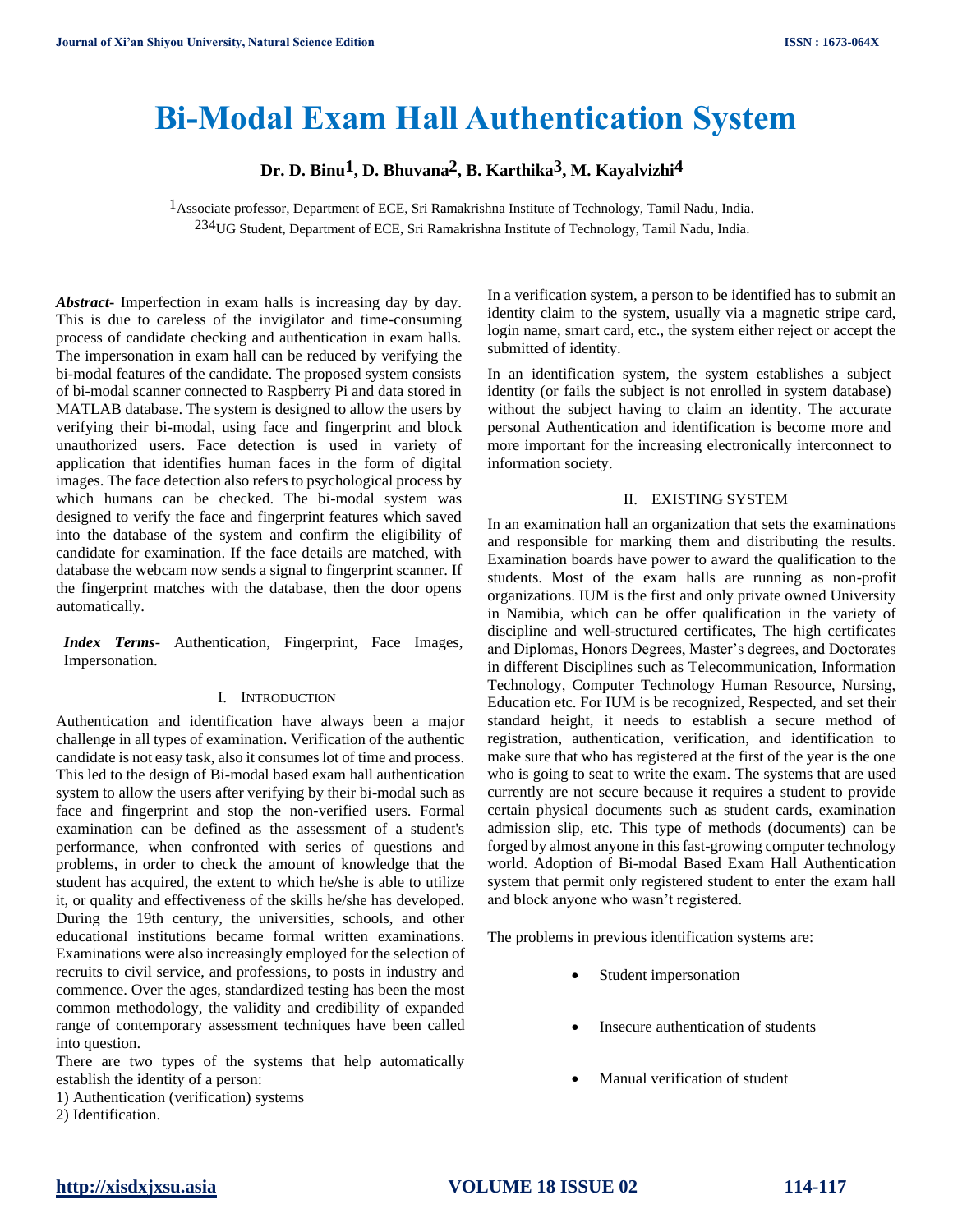## III. PROPOSED SYSTEM

During authentication and identification, the bimodal of the user is captured again and the extracted features are compared using a matching algorithm with the already existing in the database entries. It has been established the physically reach is not always helpful a much better alternative is to use bi-modals concept that can facilitate stronger security to the problem of exam imperfection.

This implement the creation of database management system (DBMS) which ensure the computer records are kept up to date and made available on demand to those who need them for any purpose associated with the operation of the Service The level of success achieved in caring this research work owed to the methodology adopted. This examination imperfection elimination system uses identification using finger and face.

In identification, the system recognizes an individual by comparing bi-modals of two stages: Enrollment and Authentication. During enrollment, the fingerprint and face are capture optical, solid state or ultrasound sensor or other suitable device and the unique features are extracted and stored in a database entry as a template for the subject along with the student finger and face. The objective of the enrolment module is admitting a student using face and fingerprint into a database after feature extraction. The enrollment process is carried out by administrator in the examination system.



## **Figure 1:** Block diagram

## IV. METHODOLOGY

The manual identification examination impersonation eradication system. When it comes to identification, the system compares an individual's biometrics to every entry in the database. Enrollment and authentication are the two phases of biometric identification in general. During enrollment, the biometrics of the user is captured (using a biometric reader, which are likely to be an optical, solid state or an ultrasound sensor or other suitable device) and the unique features are extracted and stored in a database as a template for the subject along with the student face.

The objective of the enrolment module is to admit a student using his/her face and biometrics into a database after feature extraction. These characteristics establish a framework for determining the student's identification and formulating the authentication process.





#### V. RESULTS AND DISCUSSION

Due to the human body features with no duplicate characteristics, the student put finger and face turned to bimodal. Computer bimodals authentication automatic identification technology is the earliest and the most practical and the mature technology among the identification technology. This design such an implementation where first collect or enroll the fingerprint and face of the students who is going to write the examination and store them in raspberry pi When student enters the exam hall the system asks for bi-modal and then controller checks for valid student or not.



**Figure 3:** Simulation of Bi-Modal System